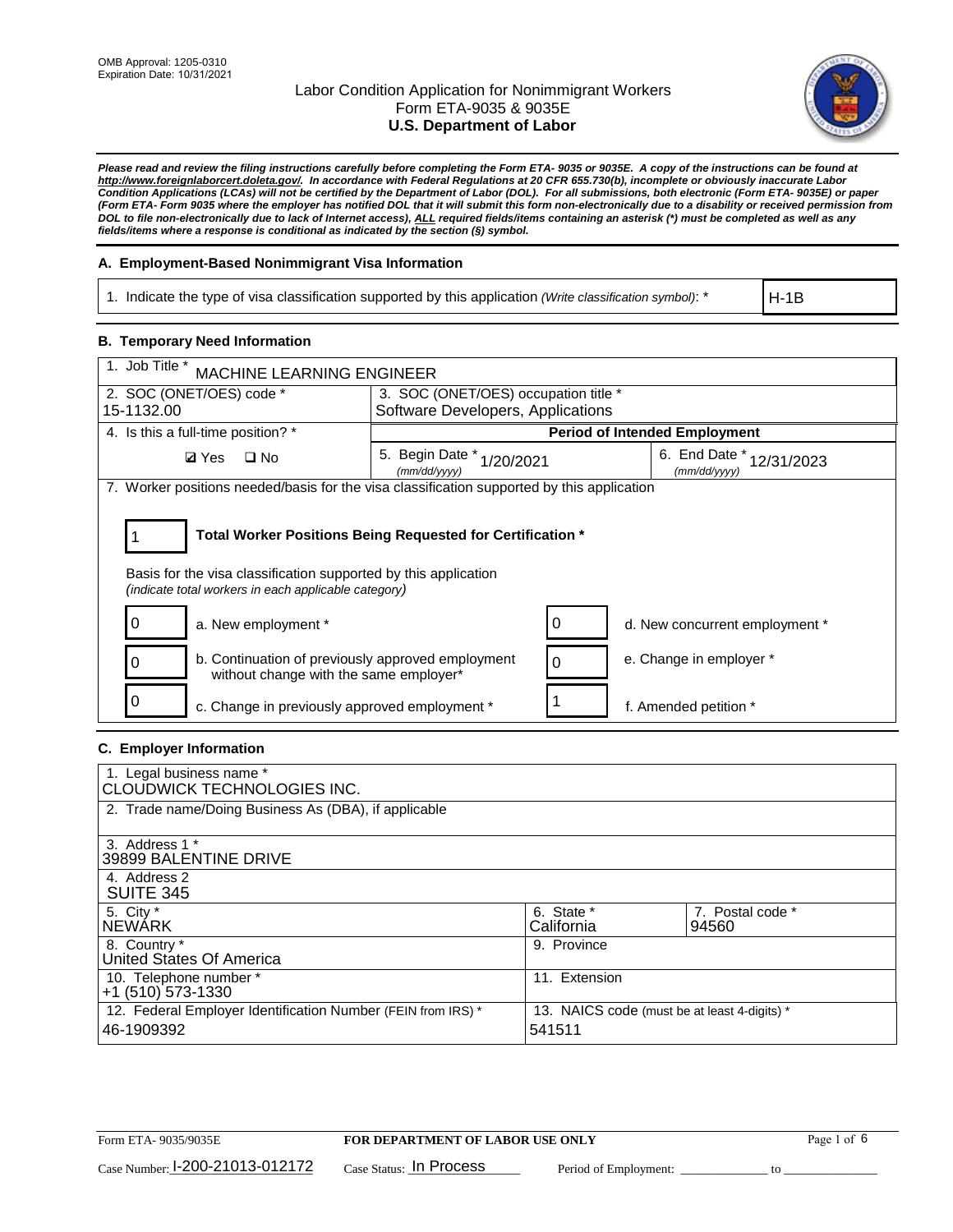

# **D. Employer Point of Contact Information**

**Important Note**: The information contained in this Section must be that of an employee of the employer who is authorized to act on behalf of the employer in labor certification matters. The information in this Section must be different from the agent or attorney information listed in Section E, unless the attorney is an employee of the employer.

| 1. Contact's last (family) name *                   | 2. First (given) name * |                          | 3. Middle name(s)         |
|-----------------------------------------------------|-------------------------|--------------------------|---------------------------|
| <b>CHHABRA</b>                                      | <b>MANINDER</b>         |                          | <b>SINGH</b>              |
| 4. Contact's job title *<br>CHIEF EXECUTIVE OFFICER |                         |                          |                           |
| 5. Address 1 *<br>39899 BALENTINE DRIVE             |                         |                          |                           |
| 6. Address 2<br><b>SUITE 345</b>                    |                         |                          |                           |
| 7. City *<br><b>NEWÁRK</b>                          |                         | 8. State *<br>California | 9. Postal code *<br>94560 |
| 10. Country *<br>United States Of America           |                         | 11. Province             |                           |
| 12. Telephone number *                              | Extension<br>13.        | 14. E-Mail address       |                           |
| +1 (510) 573-1330                                   |                         | MANI@CLOUDWICK.COM       |                           |

# **E. Attorney or Agent Information (If applicable)**

**Important Note**: The employer authorizes the attorney or agent identified in this section to act on its behalf in connection with the filing of this application.

| 1. Is the employer represented by an attorney or agent in the filing of this application? *<br>If "Yes," complete the remainder of Section E below. |                            |                                 |                                            |                   | <b>Ø</b> Yes<br>$\square$ No |                                                      |  |
|-----------------------------------------------------------------------------------------------------------------------------------------------------|----------------------------|---------------------------------|--------------------------------------------|-------------------|------------------------------|------------------------------------------------------|--|
| 2. Attorney or Agent's last (family) name §                                                                                                         | 3. First (given) name $\S$ |                                 |                                            | 4. Middle name(s) |                              |                                                      |  |
| AHLUWALIA                                                                                                                                           |                            | <b>INDERJIT</b><br><b>SINGH</b> |                                            |                   |                              |                                                      |  |
| 5. Address 1 §<br>1871 THE ALAMEDA                                                                                                                  |                            |                                 |                                            |                   |                              |                                                      |  |
| 6. Address 2<br>SUITE 333                                                                                                                           |                            |                                 |                                            |                   |                              |                                                      |  |
| 7. City §<br>SAN JOSE                                                                                                                               |                            |                                 | 8. State §<br>California                   |                   | 95126                        | 9. Postal code §                                     |  |
| 10. Country §<br>United States Of America                                                                                                           |                            |                                 | 11. Province                               |                   |                              |                                                      |  |
| 12. Telephone number §                                                                                                                              |                            | 13. Extension                   | 14. E-Mail address                         |                   |                              |                                                      |  |
| +1 (408) 981-7696                                                                                                                                   |                            | INDER@AHLUWALIA-FIRM.COM        |                                            |                   |                              |                                                      |  |
| 15. Law firm/Business name §                                                                                                                        |                            |                                 |                                            |                   | 16. Law firm/Business FEIN § |                                                      |  |
| THE AHLUWALIA FIRM                                                                                                                                  |                            |                                 |                                            | 26-2910905        |                              |                                                      |  |
| 17. State Bar number (only if attorney) §                                                                                                           |                            |                                 |                                            |                   |                              | 18. State of highest court where attorney is in good |  |
| 26168                                                                                                                                               |                            |                                 | standing (only if attorney) §<br>Tennessee |                   |                              |                                                      |  |
| 19. Name of the highest State court where attorney is in good standing (only if attorney) §                                                         |                            |                                 |                                            |                   |                              |                                                      |  |
| TENNESSEE SUPREME COURT                                                                                                                             |                            |                                 |                                            |                   |                              |                                                      |  |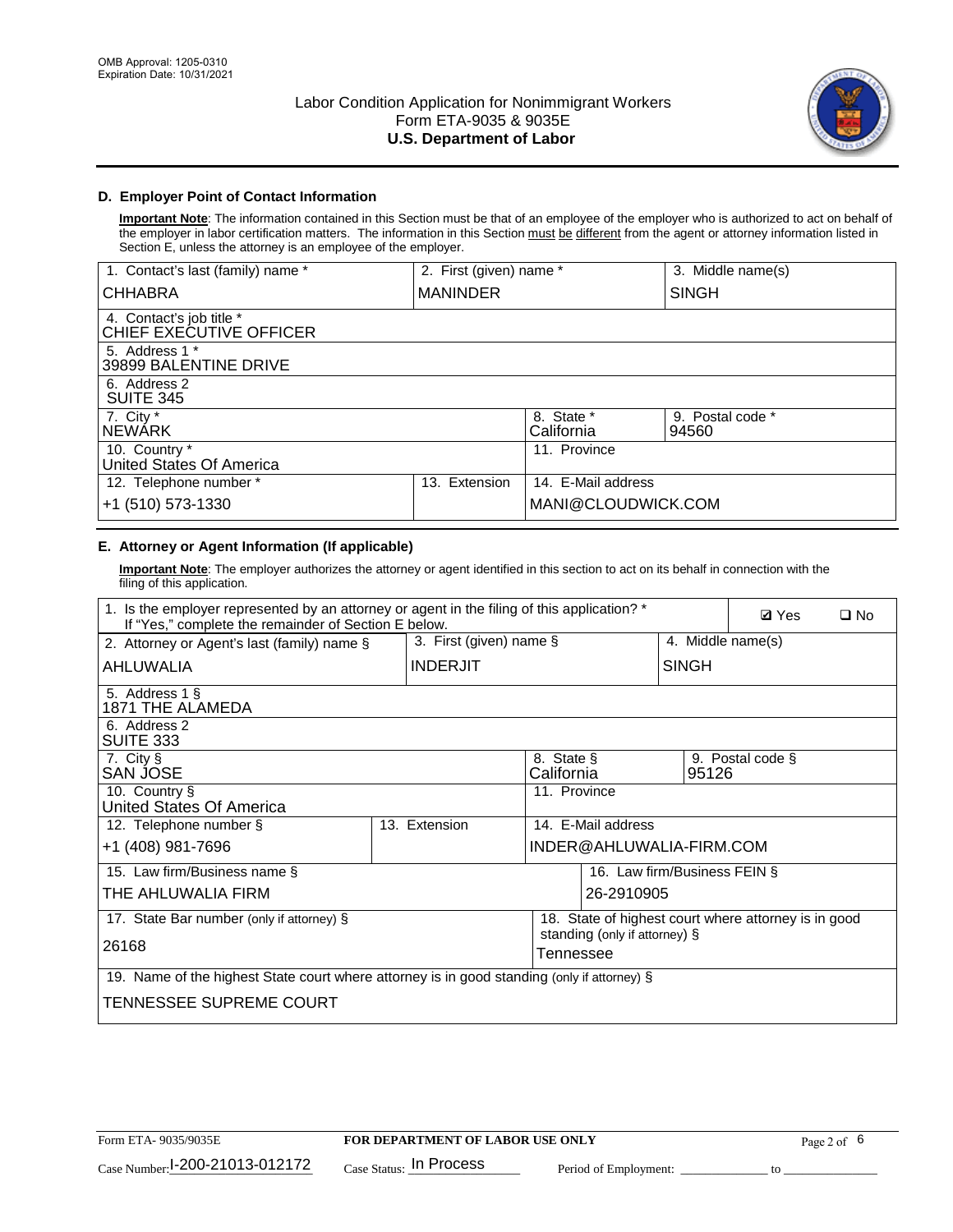

#### **F. Employment and Wage Information**

**Important Note**: The employer must define the intended place(s) of employment with as much geographic specificity as possible. Each intended place(s) of employment listed below must be the worksite or physical location where the work will actually be performed and cannot be a P.O. Box. The employer must identify all intended places of employment, including those of short duration, on the LCA. 20 CFR 655.730(c)(5). If the employer is submitting this form non-electronically and the work is expected to be performed in more than one location, an attachment must be submitted in order to complete this section. An employer has the option to use either a single Form ETA-9035/9035E or multiple forms to disclose all intended places of employment. If the employer has more than ten (10) intended places of employment at the time of filing this application, the employer must file as many additional LCAs as are necessary to list all intended places of employment. See the form instructions for further information about identifying all intended places of employment.

#### a.*Place of Employment Information* 1

|                                                                              | 1. Enter the estimated number of workers that will perform work at this place of employment under<br>the LCA.*                 |  | 1                            |                      |                          |  |  |  |
|------------------------------------------------------------------------------|--------------------------------------------------------------------------------------------------------------------------------|--|------------------------------|----------------------|--------------------------|--|--|--|
|                                                                              | 2. Indicate whether the worker(s) subject to this LCA will be placed with a secondary entity at this<br>place of employment. * |  | $\square$ Yes<br><b>Z</b> No |                      |                          |  |  |  |
|                                                                              | 3. If "Yes" to question 2, provide the legal business name of the secondary entity. §                                          |  |                              |                      |                          |  |  |  |
|                                                                              | 4. Address 1 *                                                                                                                 |  |                              |                      |                          |  |  |  |
|                                                                              | 8856 NE BRENTFORD WAY                                                                                                          |  |                              |                      |                          |  |  |  |
|                                                                              | 5. Address 2                                                                                                                   |  |                              |                      |                          |  |  |  |
| 6. City $*$                                                                  | HILLŚBORO                                                                                                                      |  | 7. County *<br>Washington    |                      |                          |  |  |  |
|                                                                              | 8. State/District/Territory *                                                                                                  |  | 9. Postal code *             |                      |                          |  |  |  |
| Oregon                                                                       |                                                                                                                                |  | 97006                        |                      |                          |  |  |  |
| 10. Wage Rate Paid to Nonimmigrant Workers *<br>10a. Per: (Choose only one)* |                                                                                                                                |  |                              |                      |                          |  |  |  |
|                                                                              | □ Hour □ Week □ Bi-Weekly □ Month ☑ Year<br>From* \$125424 00 To: \$<br>150000 00                                              |  |                              |                      |                          |  |  |  |
|                                                                              | 11. Prevailing Wage Rate *<br>11a. Per: (Choose only one)*                                                                     |  |                              |                      |                          |  |  |  |
| $\sin 125424 = 00$<br>□ Hour □ Week □ Bi-Weekly □ Month 回 Year               |                                                                                                                                |  |                              |                      |                          |  |  |  |
|                                                                              |                                                                                                                                |  |                              |                      |                          |  |  |  |
|                                                                              | Questions 12-14. Identify the source used for the prevailing wage (PW) (check and fully complete only one): *                  |  |                              |                      |                          |  |  |  |
| 12.                                                                          | A Prevailing Wage Determination (PWD) issued by the Department of Labor                                                        |  |                              |                      | a. PWD tracking number § |  |  |  |
| 13.                                                                          | A PW obtained independently from the Occupational Employment Statistics (OES) Program                                          |  |                              |                      |                          |  |  |  |
| $\mathbf v$                                                                  | a. Wage Level (check one): §                                                                                                   |  |                              | b. Source Year §     |                          |  |  |  |
|                                                                              | D IV<br>□⊪<br>$\square$ $\square$<br>$\Box$ N/A<br>⊓⊥                                                                          |  |                              | 7/1/2020 - 6/30/2021 |                          |  |  |  |
| 14.                                                                          | A PW obtained using another legitimate source (other than OES) or an independent authoritative source                          |  |                              |                      |                          |  |  |  |
|                                                                              | a. Source Type (check one): §                                                                                                  |  |                              | b. Source Year §     |                          |  |  |  |
|                                                                              | $\Box$ CBA<br>$\Box$ DBA<br>$\square$ SCA<br>$\Box$ Other/ PW Survey                                                           |  |                              |                      |                          |  |  |  |
|                                                                              | c. If responded "Other/ PW Survey" in question 14.a, enter the name of the survey producer or publisher §                      |  |                              |                      |                          |  |  |  |
|                                                                              |                                                                                                                                |  |                              |                      |                          |  |  |  |
|                                                                              | d. If responded "Other/ PW Survey" in question 14.a, enter the title or name of the PW survey §                                |  |                              |                      |                          |  |  |  |
|                                                                              |                                                                                                                                |  |                              |                      |                          |  |  |  |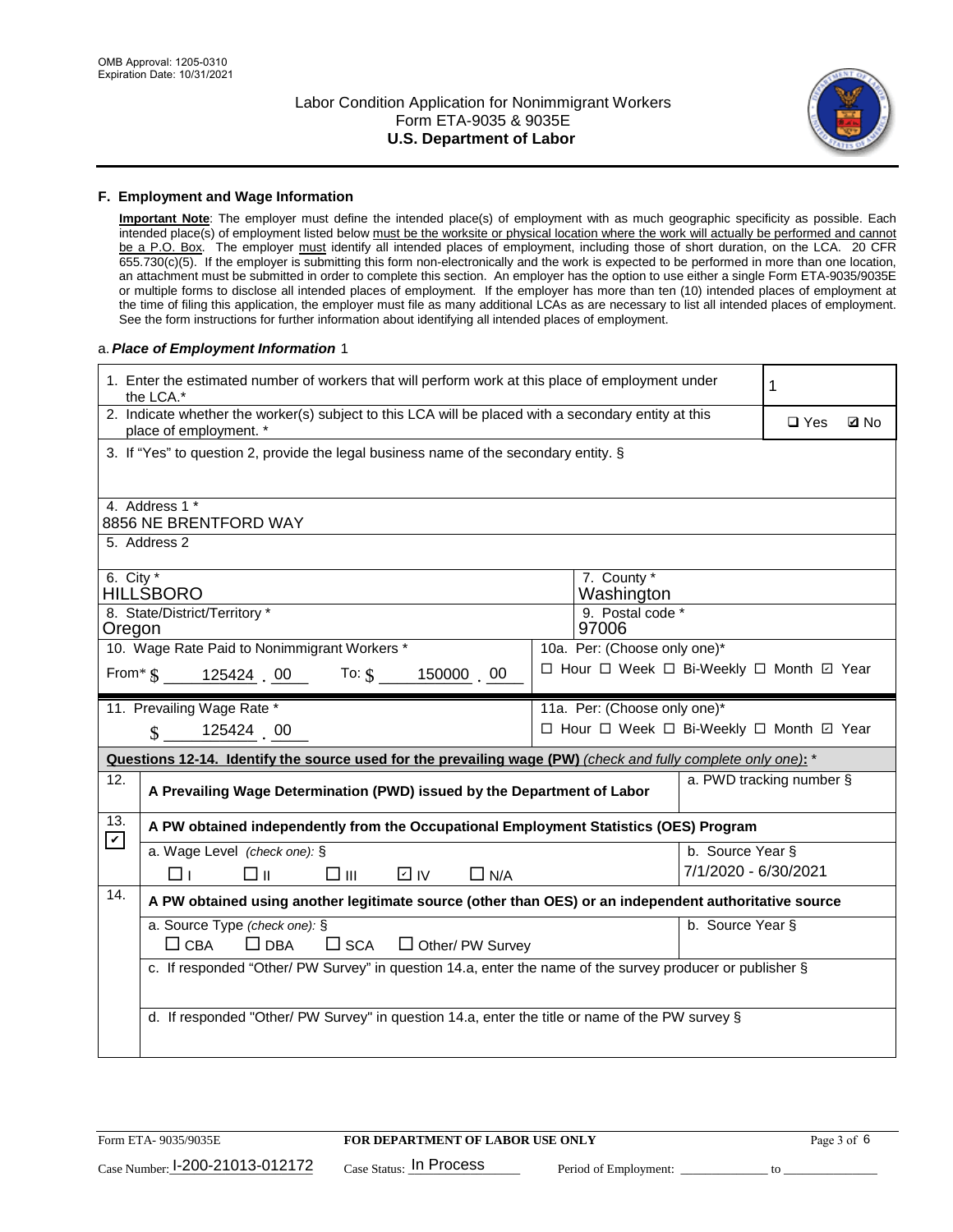

# **G. Employer Labor Condition Statements**

! *Important Note:* In order for your application to be processed, you MUST read Section G of the Form ETA-9035CP - General Instructions for the 9035 & 9035E under the heading "Employer Labor Condition Statements" and agree to all four (4) labor condition statements summarized below:

- (1) **Wages:** The employer shall pay nonimmigrant workers at least the prevailing wage or the employer's actual wage, whichever is higher, and pay for non-productive time. The employer shall offer nonimmigrant workers benefits and eligibility for benefits provided as compensation for services on the same basis as the employer offers to U.S. workers. The employer shall not make deductions to recoup a business expense(s) of the employer including attorney fees and other costs connected to the performance of H-1B, H-1B1, or E-3 program functions which are required to be performed by the employer. This includes expenses related to the preparation and filing of this LCA and related visa petition information. 20 CFR 655.731;
- (2) **Working Conditions:** The employer shall provide working conditions for nonimmigrants which will not adversely affect the working conditions of workers similarly employed. The employer's obligation regarding working conditions shall extend for the duration of the validity period of the certified LCA or the period during which the worker(s) working pursuant to this LCA is employed by the employer, whichever is longer. 20 CFR 655.732;
- (3) **Strike, Lockout, or Work Stoppage:** At the time of filing this LCA, the employer is not involved in a strike, lockout, or work stoppage in the course of a labor dispute in the occupational classification in the area(s) of intended employment. The employer will notify the Department of Labor within 3 days of the occurrence of a strike or lockout in the occupation, and in that event the LCA will not be used to support a petition filing with the U.S. Citizenship and Immigration Services (USCIS) until the DOL Employment and Training Administration (ETA) determines that the strike or lockout has ended. 20 CFR 655.733; and
- (4) **Notice:** Notice of the LCA filing was provided no more than 30 days before the filing of this LCA or will be provided on the day this LCA is filed to the bargaining representative in the occupation and area of intended employment, or if there is no bargaining representative, to workers in the occupation at the place(s) of employment either by electronic or physical posting. This notice was or will be posted for a total period of 10 days, except that if employees are provided individual direct notice by e-mail, notification need only be given once. A copy of the notice documentation will be maintained in the employer's public access file. A copy of this LCA will be provided to each nonimmigrant worker employed pursuant to the LCA. The employer shall, no later than the date the worker(s) report to work at the place(s) of employment, provide a signed copy of the certified LCA to the worker(s) working pursuant to this LCA. 20 CFR 655.734.

1. **I have read and agree to** Labor Condition Statements 1, 2, 3, and 4 above and as fully explained in Section G of the Form ETA-9035CP – General Instructions for the 9035 & 9035E and the Department's regulations at 20 CFR 655 Subpart H. \*

**Ø**Yes ロNo

### **H. Additional Employer Labor Condition Statements –H-1B Employers ONLY**

!**Important Note***:* In order for your H-1B application to be processed, you MUST read Section H – Subsection 1 of the Form ETA 9035CP – General Instructions for the 9035 & 9035E under the heading "Additional Employer Labor Condition Statements" and answer the questions below.

#### *a. Subsection 1*

| 1. At the time of filing this LCA, is the employer H-1B dependent? §                                                                                                                                                                           | ⊡ Yes                                                                                     | □ No |              |  |  |
|------------------------------------------------------------------------------------------------------------------------------------------------------------------------------------------------------------------------------------------------|-------------------------------------------------------------------------------------------|------|--------------|--|--|
| 2. At the time of filing this LCA, is the employer a willful violator? $\S$                                                                                                                                                                    |                                                                                           |      | ⊡ No         |  |  |
| 3. If "Yes" is marked in questions H.1 and/or H.2, you must answer "Yes" or "No" regarding<br>whether the employer will use this application ONLY to support H-1B petitions or extensions of<br>status for exempt H-1B nonimmigrant workers? § |                                                                                           |      | $\Box$ No    |  |  |
| 4. If "Yes" is marked in question H.3, identify the statutory basis for the<br>exemption of the H-1B nonimmigrant workers associated with this<br>LCA. §                                                                                       | $\Box$ \$60,000 or higher annual wage<br>□ Master's Degree or higher in related specialty |      |              |  |  |
| H-1B Dependent or Willful Violator Employers -Master's Degree or Higher Exemptions ONLY                                                                                                                                                        |                                                                                           |      |              |  |  |
| 5. Indicate whether a completed Appendix A is attached to this LCA covering any H-1B<br>nonimmigrant worker for whom the statutory exemption will be based <b>ONLY</b> on attainment of a<br>Master's Degree or higher in related specialty. § | $\Box$ Yes                                                                                | ⊟ No | <b>Q</b> N/A |  |  |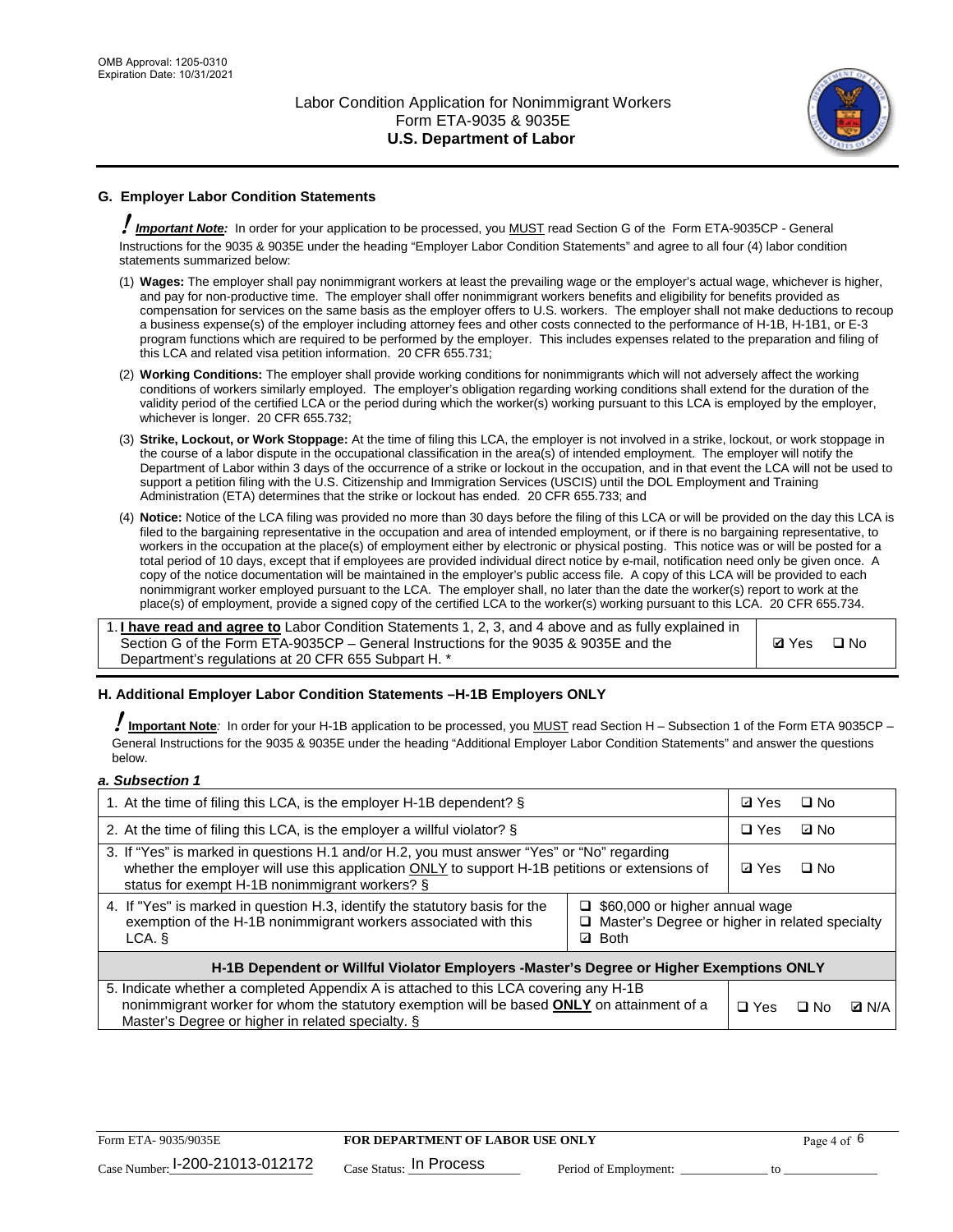

**If you marked "Yes" to questions H.a.1 (H-1B dependent) and/or H.a.2 (H-1B willful violator) and "No" to question H.a.3 (exempt H-1B nonimmigrant workers), you MUST read Section H – Subsection 2 of the Form ETA 9035CP – General Instructions for the 9035 & 9035E under the heading "Additional Employer Labor Condition Statements" and indicate your agreement to all three (3) additional statements summarized below.**

#### *b. Subsection 2*

- A. **Displacement:** An H-1B dependent or willful violator employer is prohibited from displacing a U.S. worker in its own workforce within the period beginning 90 days before and ending 90 days after the date of filing of the visa petition. 20 CFR 655.738(c);
- B. **Secondary Displacement:** An H-1B dependent or willful violator employer is prohibited from placing an H-1B nonimmigrant worker(s) with another/secondary employer where there are indicia of an employment relationship between the nonimmigrant worker(s) and that other/secondary employer (thus possibly affecting the jobs of U.S. workers employed by that other employer), unless and until the employer subject to this LCA makes the inquiries and/or receives the information set forth in 20 CFR 655.738(d)(5) concerning that other/secondary employer's displacement of similarly employed U.S. workers in its workforce within the period beginning 90 days before and ending 90 days after the date of such placement. 20 CFR 655.738(d). Even if the required inquiry of the secondary employer is made, the H-1B dependent or willful violator employer will be subject to a finding of a violation of the secondary displacement prohibition if the secondary employer, in fact, displaces any U.S. worker(s) during the applicable time period; and
- C. **Recruitment and Hiring:** Prior to filing this LCA or any petition or request for extension of status for nonimmigrant worker(s) supported by this LCA, the H-1B dependent or willful violator employer must take good faith steps to recruit U.S. workers for the job(s) using procedures that meet industry-wide standards and offer compensation that is at least as great as the required wage to be paid to the nonimmigrant worker(s) pursuant to 20 CFR 655.731(a). The employer must offer the job(s) to any U.S. worker who applies and is equally or better qualified for the job than the nonimmigrant worker. 20 CFR 655.739.

| 6. I have read and agree to Additional Employer Labor Condition Statements A, B, and C above and |       |           |
|--------------------------------------------------------------------------------------------------|-------|-----------|
| as fully explained in Section H – Subsections 1 and 2 of the Form ETA 9035CP – General           | □ Yes | $\Box$ No |
| Instructions for the 9035 & 9035E and the Department's regulations at 20 CFR 655 Subpart H. §    |       |           |

### **I. Public Disclosure Information**

! **Important Note***:* You must select one or both of the options listed in this Section.

| 1. Public disclosure information in the United States will be kept at: * |
|--------------------------------------------------------------------------|
|--------------------------------------------------------------------------|

**sqrt** Employer's principal place of business □ Place of employment

### **J. Notice of Obligations**

A. Upon receipt of the certified LCA, the employer must take the following actions:

- o Print and sign a hard copy of the LCA if filing electronically (20 CFR 655.730(c)(3));<br>
Maintain the original signed and certified LCA in the employer's files (20 CFR 655.7
- Maintain the original signed and certified LCA in the employer's files (20 CFR 655.705(c)(2); 20 CFR 655.730(c)(3); and 20 CFR 655.760); and
- o Make a copy of the LCA, as well as necessary supporting documentation required by the Department of Labor regulations, available for public examination in a public access file at the employer's principal place of business in the U.S. or at the place of employment within one working day after the date on which the LCA is filed with the Department of Labor (20 CFR 655.705(c)(2) and 20 CFR 655.760).
- B. The employer must develop sufficient documentation to meet its burden of proof with respect to the validity of the statements made in its LCA and the accuracy of information provided, in the event that such statement or information is challenged (20 CFR 655.705(c)(5) and 20 CFR 655.700(d)(4)(iv)).
- C. The employer must make this LCA, supporting documentation, and other records available to officials of the Department of Labor upon request during any investigation under the Immigration and Nationality Act (20 CFR 655.760 and 20 CFR Subpart I).

*I declare under penalty of perjury that I have read and reviewed this application and that to the best of my knowledge, the*  information contained therein is true and accurate. I understand that to knowingly furnish materially false information in the *preparation of this form and any supplement thereto or to aid, abet, or counsel another to do so is a federal offense punishable by fines, imprisonment, or both (18 U.S.C. 2, 1001,1546,1621).*

| 1. Last (family) name of hiring or designated official *<br><b>CHHABRA</b> |                         | I MANINDER                              |                       | 2. First (given) name of hiring or designated official * |    | 3. Middle initial § |
|----------------------------------------------------------------------------|-------------------------|-----------------------------------------|-----------------------|----------------------------------------------------------|----|---------------------|
| 4. Hiring or designated official title *<br>CHIEF EXECUTIVE OFFICER        |                         |                                         |                       |                                                          |    |                     |
| 5. Signature *                                                             |                         |                                         |                       | 6. Date signed *                                         |    |                     |
|                                                                            |                         |                                         |                       |                                                          |    |                     |
| Form ETA- 9035/9035E                                                       |                         | <b>FOR DEPARTMENT OF LABOR USE ONLY</b> |                       |                                                          |    | Page 5 of 6         |
| $_{\text{Case Number:}}$ 1-200-21013-012172                                | Case Status: In Process |                                         | Period of Employment: |                                                          | tο |                     |